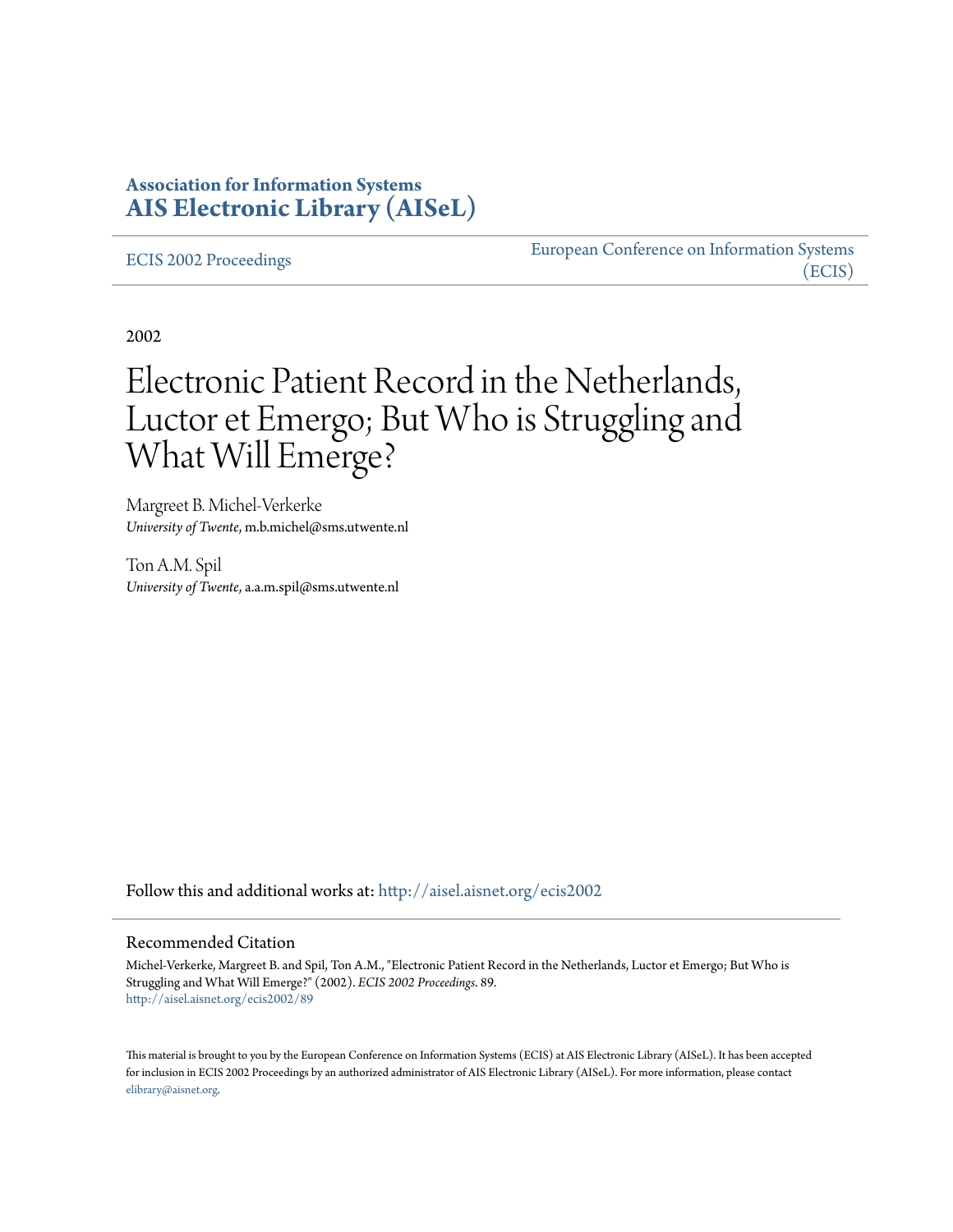# <span id="page-1-0"></span>**ELECTRONIC PATIENT RECORD IN THE NETHERLANDS, LUCTOR ET EMERGO<sup>1</sup> ; BUT WHO IS STRUGGLING AND WHAT WILL EMERGE?**

**Margreet B. Michel-Verkerke Ton A.M. Spil**  University of Twente Faculty of Technology and Management PO BOX 217 7500 AE Enschede THE NETHERLANDS phone: +31 –53-4894134, fax. + 31 53 4892159 e-mail: m.b.michel@sms.utwente.nl a.a.m.spil@sms.utwente.nl

## **ABSTRACT**

*The opportunities for IT in healthcare seem to be endless in this digital economy but research in practice learns that there is a big gap between IT opportunities and daily practice. The Electronic*  Patient Record is one of those opportunities but it has been so for more than a decade. National *initiatives have not lead to nation-wide patient records and local initiatives have not crossed institutional borders so far. This paper characterises EPR in three orientations: administration, medical technology and care process. It describes national and local initiatives that grow beyond one orientation. Four criteria are developed for a successful EPR from the end-user viewpoint. These are relevance, all data available, available to all relevant caregivers and active systems. Our hypothesis is that only an initiative that is found in the intersection of all three orientations can meet all four criteria. The initiative that comes closest to that intersection is tested for these success factors. One important conclusion can be drawn. As long as there is no co-operation of all three orientations there will be no complete EPR and therefore no successful EPR.* 

## **1. INTRODUCTION TO THE SITUATION IN THE NETHERLANDS AND GOAL OF THE RESEARCH**

The electronic medical record has been pursued as an ideal by so many, for so long, that some suggest that it has become the Holy Grail of Medical Informatics (KAY and PURVES, 1996). TOUSSAINT and BERG (2001) conclude that the lack of success of the research effort is mainly due to its technological bias. The introduction of an EPR system involves beside technology changes, major personnel and organisational changes (ATKINSON and PEEL, 1998).

In a survey on automation in Dutch hospitals in 1999, a quarter of the responding hospitals reported the use of some kind of EPR in 1999 (HARMSEN, 2000). This is about the same as reported in 1996. More than half of the rest had the intention to buy one. This is also about the same as in previous years. So some 40 % of the Dutch hospitals continue to express the desire to use an EPR, without actually buying one. The same survey reveals the main reason for this lingering. The ideal EPR for the Dutch market isn't available yet.

<sup>&</sup>lt;sup>1</sup> Luctor et Emergo (I struggle and emerge) is the heraldic motto of the province of Zeeland, the part of the Netherlands that has been living in a constant struggle with the sea.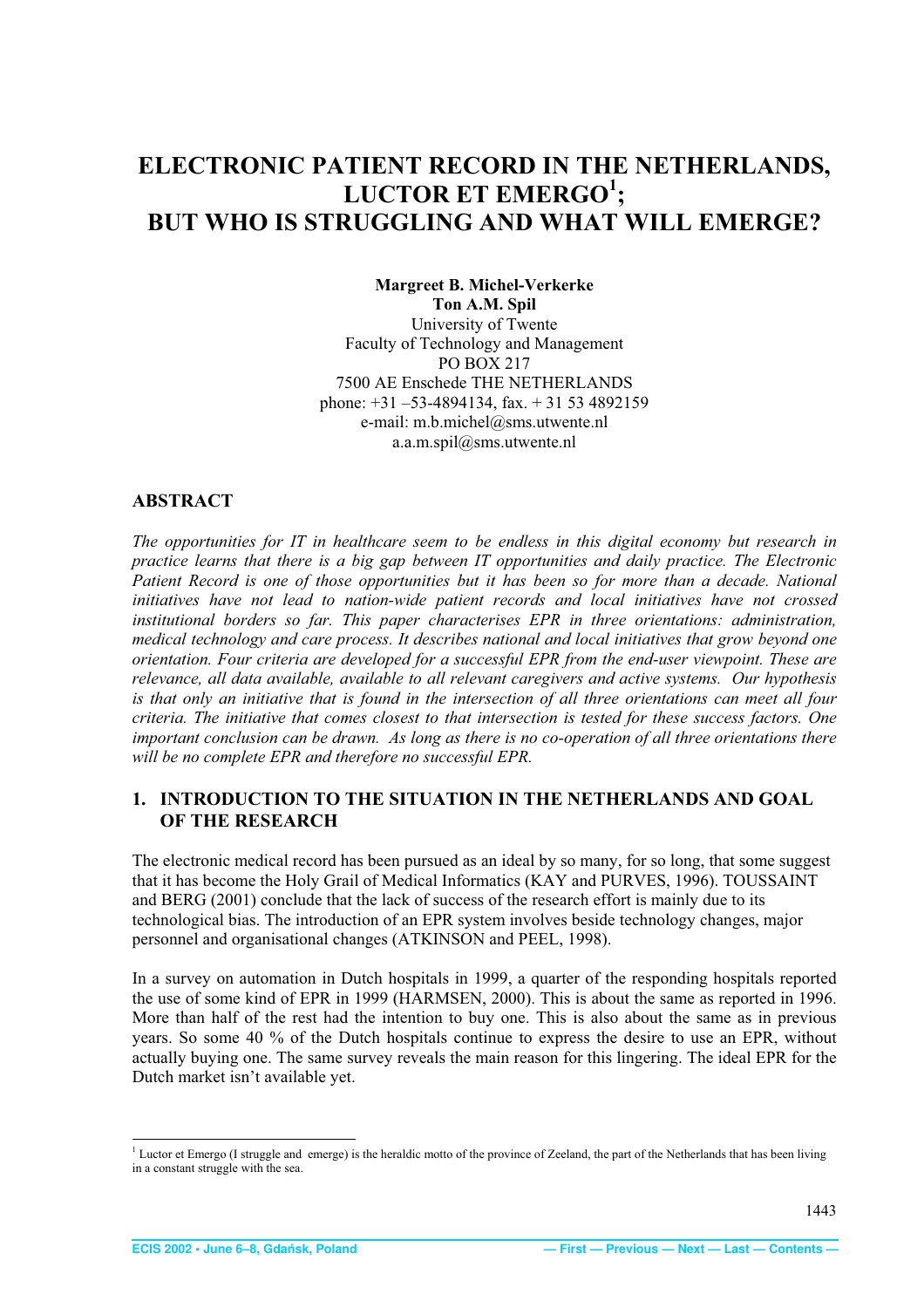<span id="page-2-0"></span>At the same time a lot of initiatives arise in the Netherlands to accomplish an Electronic Patient Record (EPR). People start enthusiastic and motivated, but unfortunately the results of the EPRprojects are often disappointing (BERG et al. 1998). It proves to be much harder to build a working EPR that meets all demands of the users, than is expected. Technical, organisational, financial, political, and legal obstacles must be faced. For this reason 'EPR' has become a word that evokes mixed feelings in people.

According to TANGE (1995) a large group of physicians is still satisfied with the paper medical record. Why going on then and not deciding to continue to use the paper patient record? Because healthcare changes and becomes more and more a sector, where information and communication are crucial processes. And that is where the paper record fails. The paper record system is incapable of supplying caregivers with *all* the patient information they need at the right time and the right place *all* the time (DRAZEN et al. 1995) in a way that they can utilise it (KÖNIGER and JANOWITZ, 1995; TANGE, 1995). A recent study of MAKOUL (et al. 2001) still showed that an initial visit with EPR physicians took on average 37,5% longer than those with control physicians. SCHURING and SPIL (2001) state that relevance to the user could be the most important bottleneck of IS success in healthcare.

For that reason we have started a research to answer the question:

Will the EPR-initiatives in the Netherlands lead to one successful EPR?

And if so, what will this EPR look like and what characteristics determine its success?

And if not, why? To answer these questions a research methodology is given in section 3.

In section 2 the definitions and assumptions on EPR will be given. Past, present and future developments are presented in section 4. In section 5 characteristics of success are discussed in relation to EPR. The subject of section 6 is a case-study. In the last section conclusions are drawn.

## **2. WHAT IS AN EPR?**

There are many names and acronyms for computer-based systems in healthcare, such as Electronic Medical Record, Patient Care Information System, Electronic Care Record, Electronic Health Record, Computer-based Patient Record and Electronic Patient Record. This difference in nomenclature often reflects the different points of view of the authors or refers to different levels in functionality of the system.

Starting a dispute about nomenclature is not very useful here, since the projects, that we will investigate, all use their own definitions. We prefer the term Electronic Patient Record (EPR), because it places the patient in the centre. The ideal EPR is best described by combining the EHR and CPR as defined by the NHS an the Institute of Medicine respectively:

- x *Electronic health record (EHR) the concept of a longitudinal record of a patient's health and healthcare to combine information from primary healthcare with periodic care from other institutions (NHS, 2001).*
- x *A computer-based patient record (CPR) is an electronic patient record that resides in a system specifically designed to support users by providing accessibility to complete and accurate data, alerts, reminders, clinical decision support systems, links to medical knowledge and other aids (OHIH, 2001).*

The ideal EPR is not restricted to the hospital organisation, but will cross its walls. This research uses the hospital organisation as a starting point and as a metaphor for healthcare organisations, because many parts of the hospital organisation will be involved in accomplishing such an EPR, each part representing a different group of stakeholders with different stakes and objectives, which influences the outcomes of an EPR-project and its success. MINTZBERG (1979) can be helpful in categorising internal groups of stakeholders for the professional bureaucracy: management, support staff, technical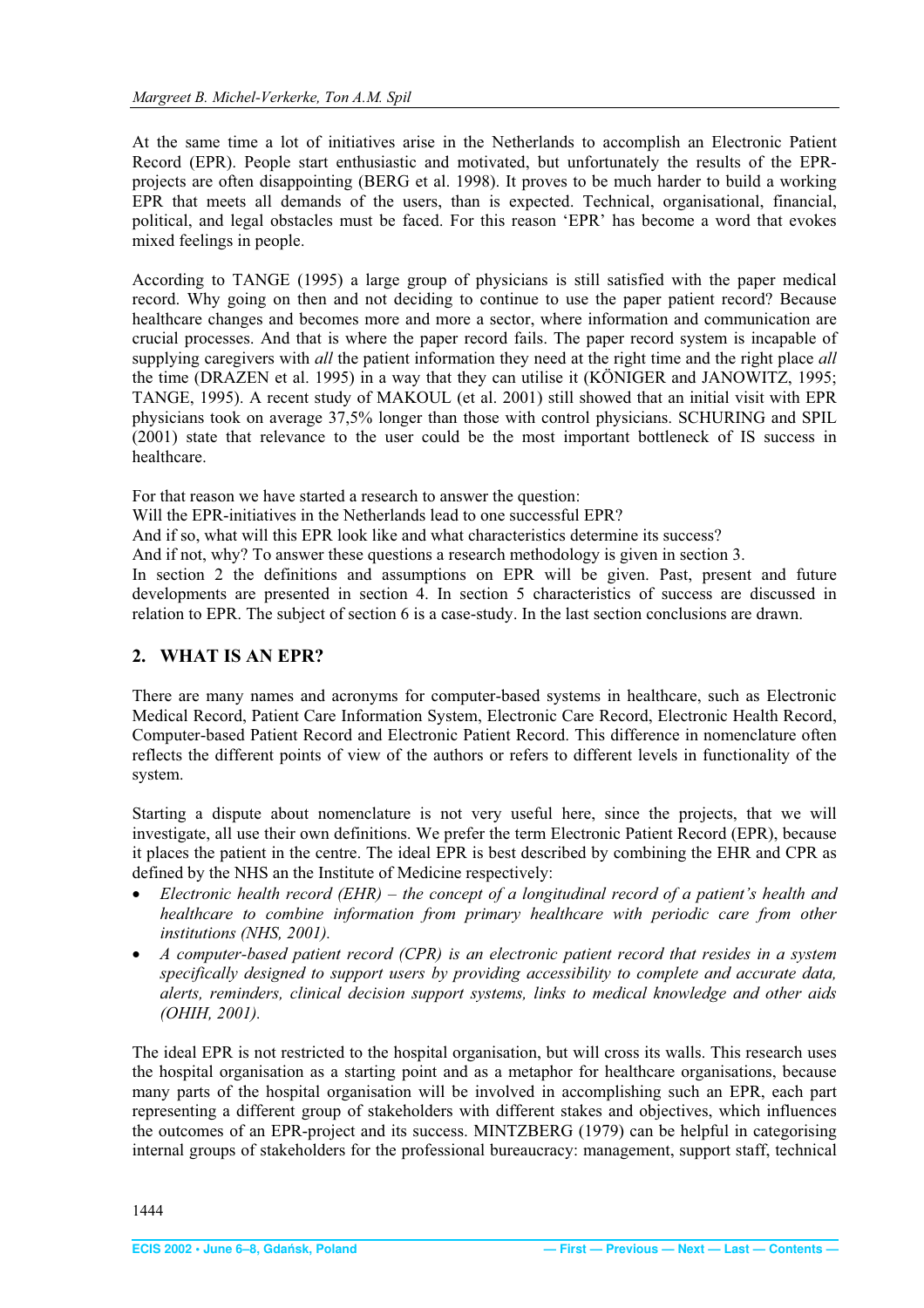<span id="page-3-0"></span>staff and operational core. JORDAN (1994) makes it explicit that in professional bureaucracies too little ICT focus is given on the operational core. External stakeholders like patients, vendors, insurance companies and the government will not be handled in this paper.

Translated to the healthcare organisation the categories: management, administration, medical technology and care process are distinguished. The last three are comparative to the processes WALLEY and DAVIES (2001) describe. Figure 1 shows the three processes in relation to some categories of stakeholders.



Figure 1. Interaction between Technology and Processes (WALLEY and DAVIES, 2001).

The description of WALLEY and DAVIES of the interaction between technology and processes inspired us to base our model on the relation between the three processes or orientations: administration, medical technology and care process, as shown in figure 2. We matched the categories of stakeholders with these orientations in table 1.

| Orientation | Administration | Medical technology | Care Process     |
|-------------|----------------|--------------------|------------------|
| Stakeholder | Support staff  | Operational core   | Operational core |
|             | Management     | Technical staff    | Support staff    |

Table 1: Relation between orientations and stakeholders

## **3. RESEARCH METHODS**

This study was performed in three phases and for each phase the data gathering and research methods were different:

- 1. Evidence based literature study; From existing EPR literature we arrived at a categorisation model for EPR and from IS literature we gathered success factors for information systems, which we combined to factors of EPR success.
- 2. Document analysis; with all documentation available of Dutch EPR initiatives we selected and shortly described initiatives that go beyond one orientation. The documentation is listed in the appendix.
- 3. Case-study analysis; Finally we used a case-study method to explore the initiative that was active in all three orientations of the model and analysed the chance of national success for this initiative.

In the following section the situation in the Netherlands is described according to the orientations.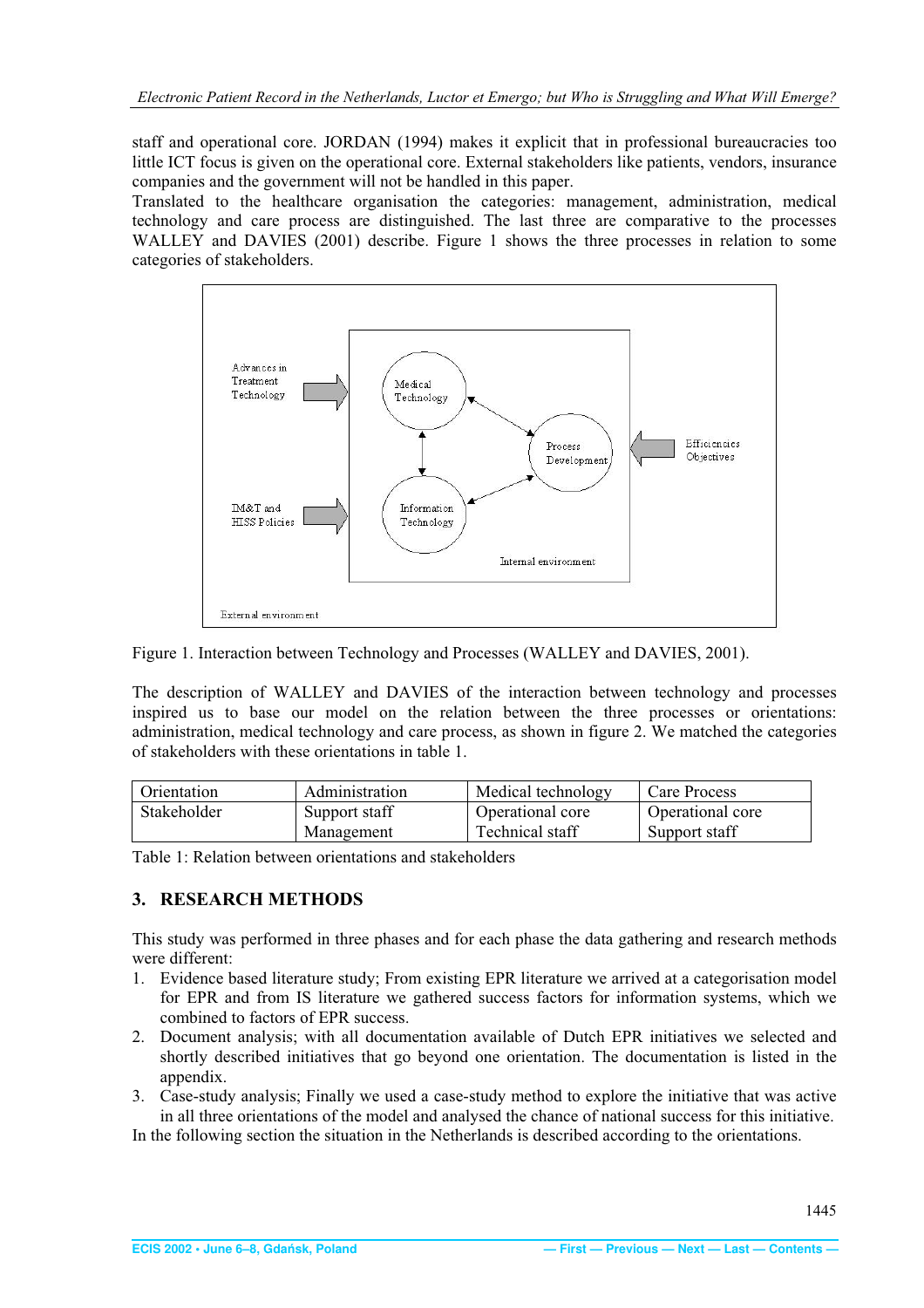## <span id="page-4-0"></span>**4. ORIENTATIONS AND DEVELOPMENTS (LUCTOR)**

In this section we give a short chronological description for each orientation with in every prognosis paragraph examples of Dutch initiatives that are grounded in this orientation but are moving to other orientations. In the appendix these initiatives are summarised and categorised with listed documentation.



Figure 2: Orientations with their intersections.

## **4.1 Administration**

#### *History*

COLLEN (1995) describes the history of the administrative automation in the United States. The program Medicare was launched in 1965 to aggregate care information. This system was used in the administration but not by the professionals who kept using the paper record. In the Netherlands the Leiden University Hospital started in 1972 with a project to come to an integrated Hospital Information System (BAKKER and LEGUIT, 1999).

#### *Status praesens*

Y2K can be seen as a marking point upon which many healthcare organisations have updated their HIS because many legacy systems did not support the year 2000 in their programs. It strengthened the point of view where healthcare organisations do not want to be dependent on one supplier. Suppliers therefore have to open up their systems for communication with other systems to survive.

#### *Prognosis*

All main players on the Dutch HIS market are developing an electronic patient record.

The smallest supplier stays closest to the patient administration with innovating internet functionalities (CS-EZIS), the middle (on market share) supplier starts of in the direction of care protocols (X care) and the largest supplier tries to integrate medical technology in its product (Mirador, EPR Cardiology). Beside that local initiatives (Zouga and INTRAZIS) try to use the intranet on top of their legacy systems.

## **4.2. Medical Technology**

#### *History*

Picture Archiving and Communication Systems (PACS) date back to the early 1980's, when healthcare focused on IT's ability to communicate, exchange and distribute image information in an accessible and fast format (LUNDBERG and HANSETH, 2001). Traditionally, Intensive Care has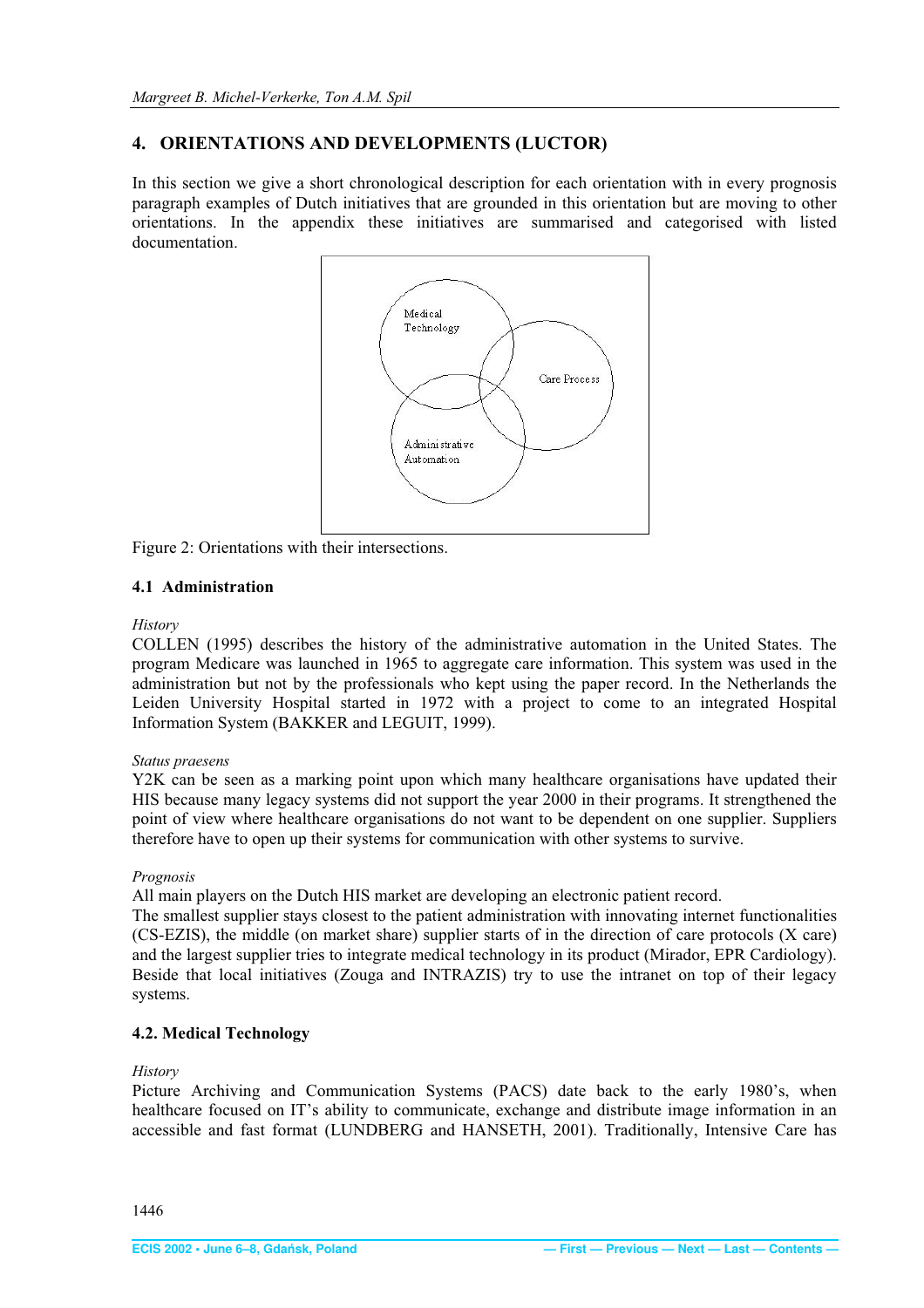<span id="page-5-0"></span>developed systems that already showed EPR functionality because life-threatening situations needed better information about the patient.

#### *Status praesens*

The clinicians referred to the electronic access of radiological text and images as top priority request. The internet has changed the possibilities (KAHN et al., 1997) and makes the images available.

Today the clinical laboratories can not accomplish their tasks without IT. IT is not only used for testing, but also for quality management, administration and distribution of the laboratory findings to the clinicians (VAN DEN BERG et al. 2000).

Anaesthesiology and intensive care-units have also become high-tech environments, where IT is an essential tool in the patient care.

#### *Prognosis*

LUNDBERGH and HANSETH (2001) have not found any PACS and Radiology IS systems integrated with any HIS at a hospital in Sweden. Their study illustrated however that the intranet applications have quickly developed into an essential part of the medical work practice. Standardisation and web-technology will play a main role in the dissemination of these developments. Many Dutch initiatives make the examination results available inside and outside the hospital.

IMS (Image Management System) is an example of a data warehouse from industry that is applied to a medical environment. Every authorised user can retrieve images from digital medical equipment.

The Zouga-platform is an interface based on web-technology that gives access to several information systems. The project stems from the radiology-department and supplies physicians with patient data from the HIS, radiology images and reports en medical literature (ROS and DEN HEETEN, 2001). There are two main problems, the ICT for Medical Technology does not communicate with the administrative systems and in most cases the views can not be adjusted.

## **4.3 Care Process**

## *History*

The introduction of information systems for general practitioners started around 1985 and has resulted in the use of the GP information system in 90% of the Dutch general practices (VAN ALTHUIS, 2000). Many of these practices use the IS for administrative functions only (LAGENDIJK et al, 2001). The use of IT by medical specialists has not started until the start of EPR-projects.

Homecare organisations developed their own information system. Nursing information systems are developing, usually as isolated systems in nursing homes.

#### *Status praesens*

At this moment many initiatives devote itself to one group of patients. Examples of these health chain systems are diabetes systems (DEMS) and the Parkinson card. DEMS is an EPR meant for multidisciplinary use by caregivers concerned with diabetics. DEMS contains active components based on guidelines. The entered data can also be used for scientific research (UBINK-VELTMAAT et al. 2001). These projects show the need for patient centred information systems. At the same time patients are able to make their own personal health record on the Internet.

Apart from these projects focussed on health chains, initiatives for the exchange of messages between hospitals and general practitioners arise. These messages mainly concern the referral of patients.

The general practitioners suffer from legacy systems. Because of the small Dutch market and the large variance of systems, vendors are not interested in developing a new information system for GP's.

Home care organisations start to introduce mobile technology for their staff in order to facilitate the registration of the delivered care and time spent (WEBERS and RAMAEKERS, 2001).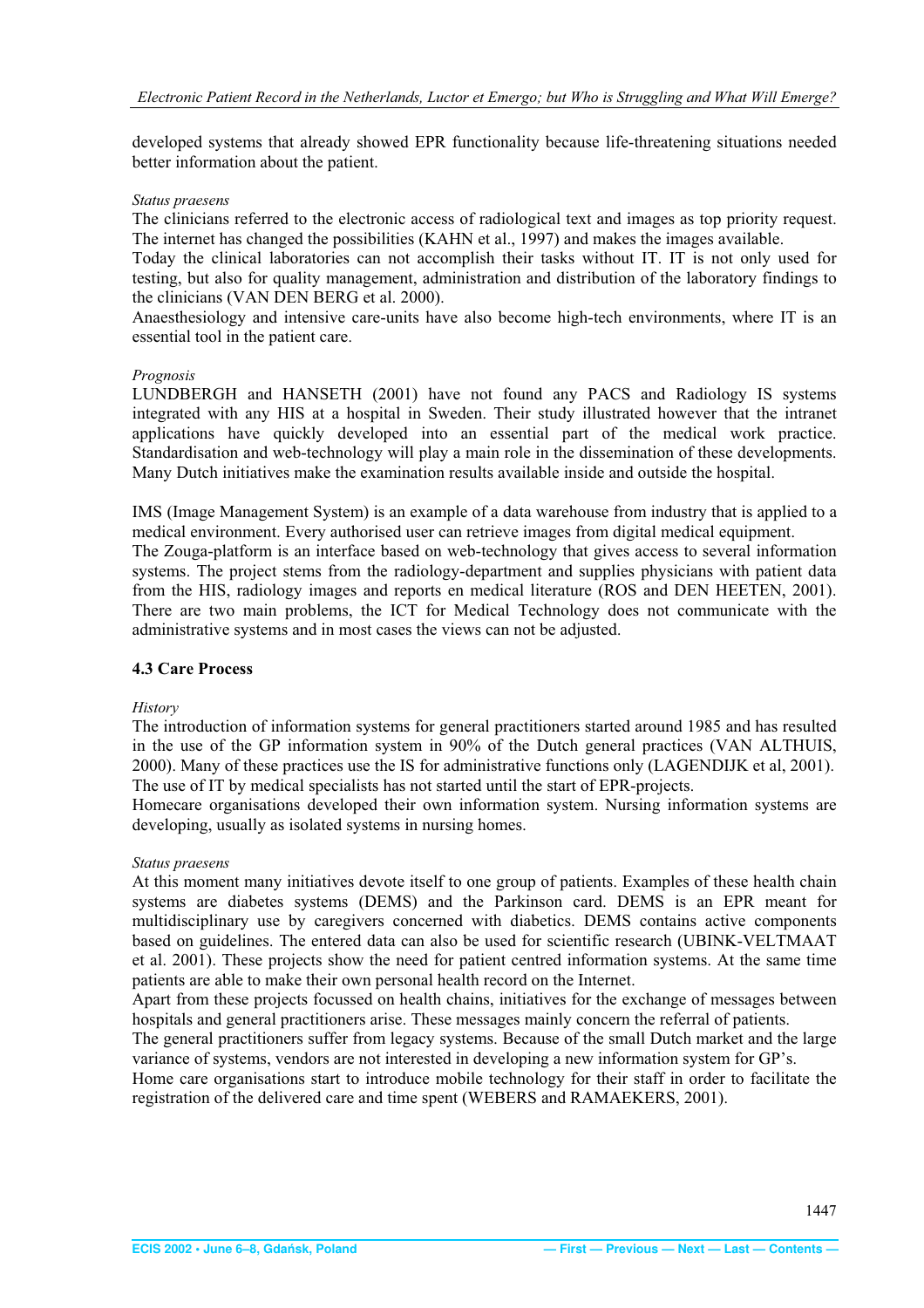#### <span id="page-6-0"></span>*Prognosis*

In the near future, the Netherlands will have a care card ("zorgpas" in Dutch)(LOOS, 2001). A regional or national EPR requires unique patient identification and unique identification of caregivers and health care organisations. The zorgpas-project introduced a smart-card for patients with their unique number, basic personal data, insurance information and medical information for emergencies. The zorgpas project evolved to a project for the realisation of a nation-wide infrastructure for a nationwide EPR.

From the projects that concern the exchange of messages, (like the uzorg-project) a strong desire for regional integration of IS's can be seen. Also a desire for regional co-operation, based on medical guidelines is seen. RHECO is set up by hospitals, general practitioners, pharmacists, laboratories and public health care to provide a system for electronic exchange of messages. In the future it will be expanded to an infrastructure for a regional EPR. As a first step the exchange of prescriptioninformation and the recording of medication is planned.

## **5. WHEN WILL AN EPR BE A SUCCESS?**

SAARINEN and SÄÄKSJÄRVI (1992) state that the success of an information system depends on the success of both the process and the product. Process success is determined by success of the development process and by success of the use process. Quality of the IS product and impact of the IS on the organisation result in product success.

According to GARRITY and SANDERS (1998) the success of the use process is the dominant factor. Success depends on user satisfaction and can be measured by measuring the dimensions: task support satisfaction (including decision-making satisfaction), quality of work life satisfaction and interface satisfaction. The involvement of the user can also seen as a repetitive item in the 3D-model of BALLANTINE (et al, 1998). The 3D-model distinguishes three levels (or phases): development, deployment and delivery. This model not only describes the factors that determine success, but also the factors that influence the decision to go from one level to the other. The importance of task support satisfaction is confirmed by SCHURING en SPIL (2001), who find relevance of the IS to the user, as the most important determinant for success.

Because of this crucial position of the end-user in IS success, we will define a successful EPR as an EPR that is used by the end-user when performing his core tasks. Although there can be more groups of end-users, we will focus on the medical staff as end-user of an EPR. In terminology of SAARINEN and SÄÄKSJÄRVI (1992) this means we are only interested in the success of the use process. This does not mean that the other three success factors are not important. They are less relevant for this study.

## What does end-user-satisfaction mean for EPR?

An EPR-project can considered to be successful from a users viewpoint when it results in, or contributes to an EPR, that:

- 1. is relevant to the end-user (SCHURING and SPIL, 2001), i.e. solves the end-user's present (actual) problems, and supports the end-user's tasks (GARRITY and SANDERS, 1998)
- 2. stores all data at a patient level in a retrievable and integrated form for any patient (DRAZEN et al. 1995),
- 3. makes information available to relevant caregivers (DRAZEN et al. 1995) and
- 4. is "active", i.e. data are not only showed in a passive way, but intelligence is added, such as medical alerts, a prescription system, medical protocols. (ATKINSON and PEEL1998; SAFRAN et al. 1999).

In the next section we will present a case-study in which we analysed the chance of national success for this initiative according to the criteria mentioned above.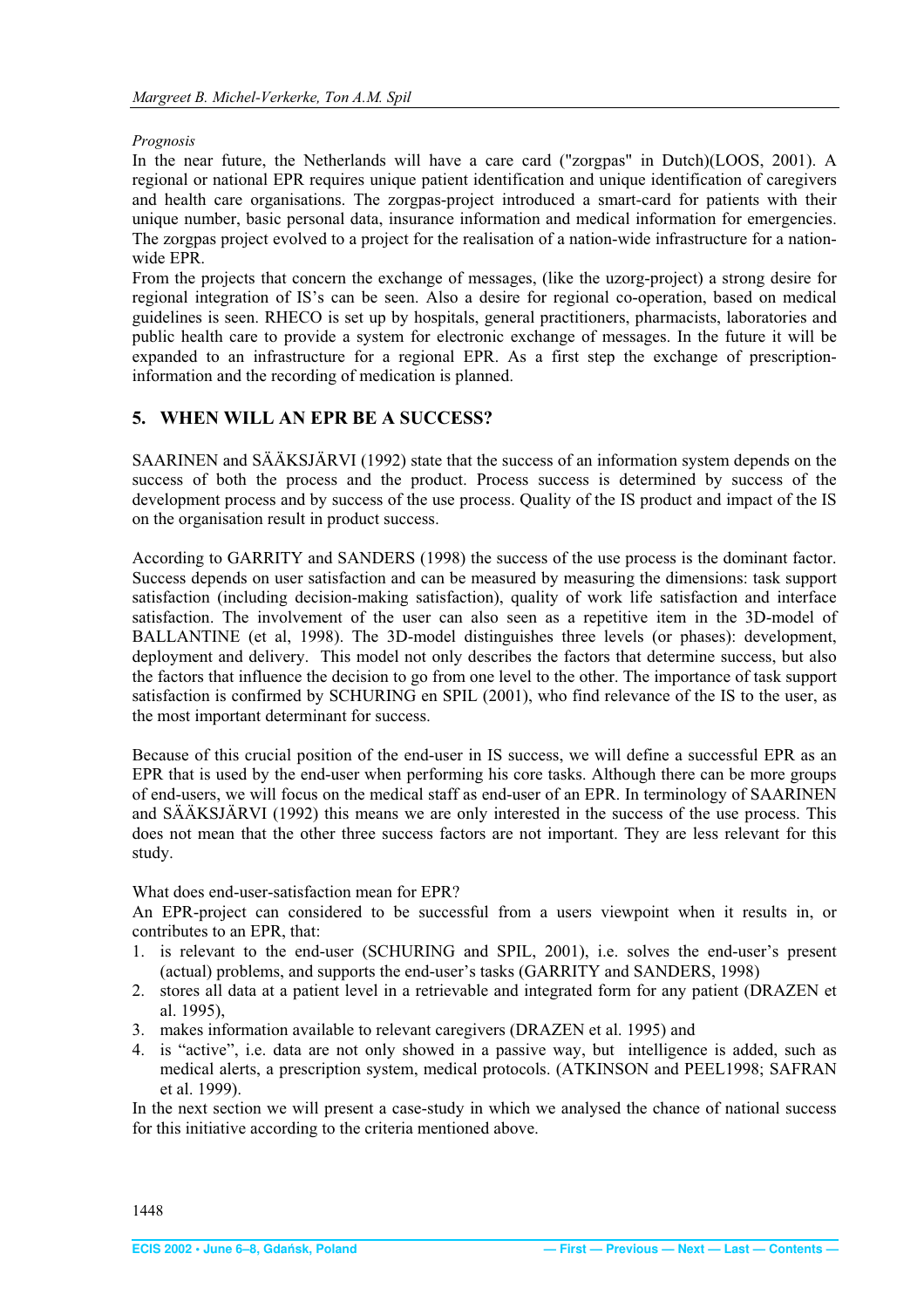## <span id="page-7-0"></span>**6. CASE STUDY (EMERGO)**

In the region Utrecht, three initiatives come together, IntraZIS, UPID and Uzorg. The Antonius Hospital (VOS and KREDIET, 2001) started with an intranet application, called IntrazIS on top of its legacy systems to provide information about patients for all 2400 professionals in the organisation. To extend this application to all healthcare institutes in the region it is necessary to create a unique patient identification (UPID). Uzorg is a region wide initiative with the objective to improve communication between healthcare organisations and GP's. In this section we use the success model to describe the chance of success for these developments.

## **6.1 Orientation administration**

Some four years ago, the medical specialists complained about the text-based interface of the HIS (ZIS in Dutch). Getting used to the GUI of Windows-applications, they desired a GUI for the hospital system too. They also longed for interconnectivity of the separate systems. Mirador, which was available, was rejected, because it was judged as too slow at that time. For this reason the programmer of the hospital decide to develop a new system by himself. This information system called IntraZis, uses web-technology to give access to the separate information systems in the hospital.

The success of IntraZIS, raised the demand to expand IntraZIS to an EPR. From April 2000 on the EPR-functionalities are realised and the improvement and expansion is a continuous process.

The IntraZIS originated from the administrative orientation (it is based on the HIS), but is connecting to the care process by e.g. supporting the incident-management in surgery. A connection to medical technology can also be seen in its capability to show images and lab-results with value-references.

## **6.2 Factors of success:**

## *Relevance*

How does the IntraZIS solve the present problems of the user?

A few examples shall be given. Surgery had a problem with the registration of incidents. This is solved by IntraZIS.

The emergency room exchanged its whiteboard for IntraZIS, because in this way the information needs not to be wiped out when the patient leaves.

One of the problems is, that it often takes a long time before a requested (and required) patient record is available. This is mainly due to two reasons: first the central archives are located in a different building than the caregiver. Second cause is the situation that a patient's record is at a fellow caregiver's desk. In this last situation it is usually hard to trace the patient's record.

This is not only inconvenient for the caregiver, but also means that relevant information like labresults can not be added to the file. By this the patient's record is incomplete.

By IntraZIS the patient's information is always available and can be used by more than one person. And what is equally important, new information can be added as soon as it is generated (BIESBOER and VOS, 2001).

## *All patient data available*

All existing information systems within the hospital are accessible by IntraZIS and also pharmacists information systems from outside the hospital. But not all medical information inside the hospital is stored in an information system, e.g. paper records are still used in the clinic. The threshold that must be overcome to cross the borders of the hospital is the unique patient identification. Different health care organisations use different ways to identify patients. The UPID-project has developed a solution to this problem, which will soon be implemented.

## *Available to relevant caregivers*

The resistance of medical staff to unveiling the medical record is met by the design of the EPR. The patient record is divided in four sections: general patient information, shared medical information,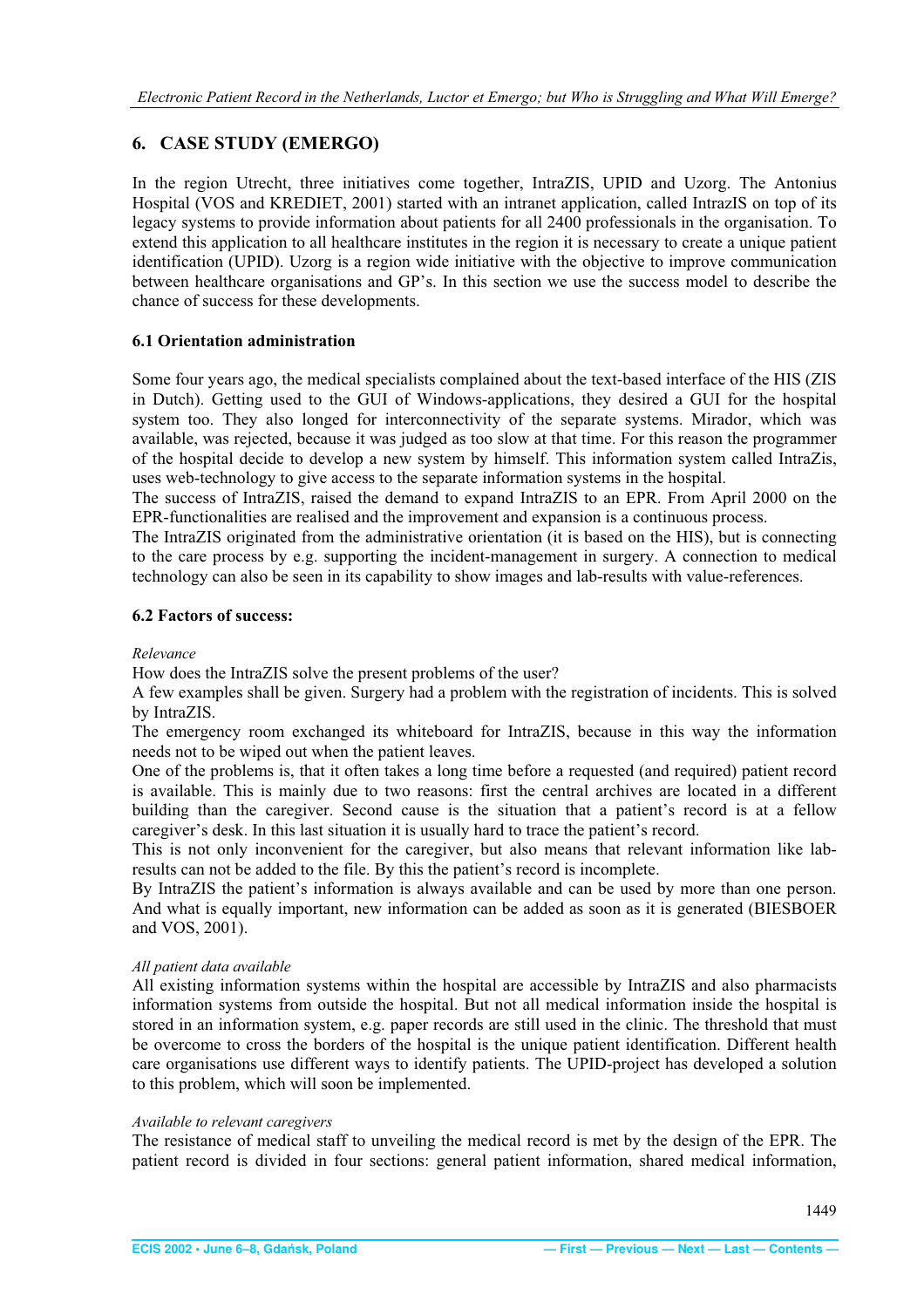<span id="page-8-0"></span>shared department information and specific department information. A department matches with a small out patient clinic or a medical (super-)specialism.

The department decides what information will be in which section and which users are authorised to see it.

Not all medical specialisms use the IntraZIS yet and so far the system is only used by doctors The emergency room is an exception: nurses use the system there too. The progression is slow due to capacity problems within the IT-staff.

Caregivers from outside the hospital have very limited access to the IntraZIS because of the identification problem and because of the variance of legacy systems used by e.g. GP's. The electronic communication between GP's and the hospital is supported by Uzorg and based on EDI.

#### *Active:*

The IntraZIS does not contain active elements such as medical alerts or an expert system.

The completeness of the information compared with a paper record should make it possible for the professional to make better clinical decisions. This study did not answer that question.

#### **7. CONCLUSION**

The research questions were:

*Will the EPR-initiatives in the Netherlands lead to one successful EPR?* 

The minister of health announced that before 2004, the Netherlands should have a national EPR but this study cannot find too much ground for this optimism. The IntraZIS-project is promising, but it lacks active elements and it is only available for doctors. The scalability of the system is limited because there is not enough capacity available and because the unique patient identification is not realised yet.

#### *And if not, why?*

The initiatives seem too diverse and are not co-ordinated. They all have a specific background which makes it difficult to include the other viewpoints. Worse, the initiatives that have the same objective seem competitors. Still, some of the initiatives described are at least very useful as a learning process. The time it costs to determine a unique patient identifier, a prerequisite for the EPR might be an indicator of the time it will cost to implement a national EPR.

#### *And if so, what will this EPR look like and what characteristics determine its success?*

We do not know whether one successful EPR will emerge, but we do know that if so, it must integrate the results achieved in the EPR-projects from all three orientations. As long as there is no co-operation of all three orientations there will be no complete EPR and therefore no successful EPR. With determinations and financial support from the ministry of health it must be possible to create a national EPR in due time. This study can predict four scenario's of which only the fourth has a chance to be successful in becoming a nation-wide EPR or EPR-standard.

#### Scenario 1:

On top of the traditional HIS, an infrastructure will be build that enables all professionals to interact with necessary information in many (hidden) legacy systems. Access to medical guideline systems is added. The Internet protocols should be build upon a world-wide acknowledged standard and enable changes to be made in the source systems. The IntraZIS case as handled in this paper could be an example of how it can be done but knowledge and capacity problems prohibit that the local initiative itself will become national.

#### Scenario 2:

The Medical Technology Informatics will make it possible to view and operate all examination results in the healthcare chain and will have the information ready on the desktop of every professional that has permission to use it. For this scenario to become successful it should be able to communicate with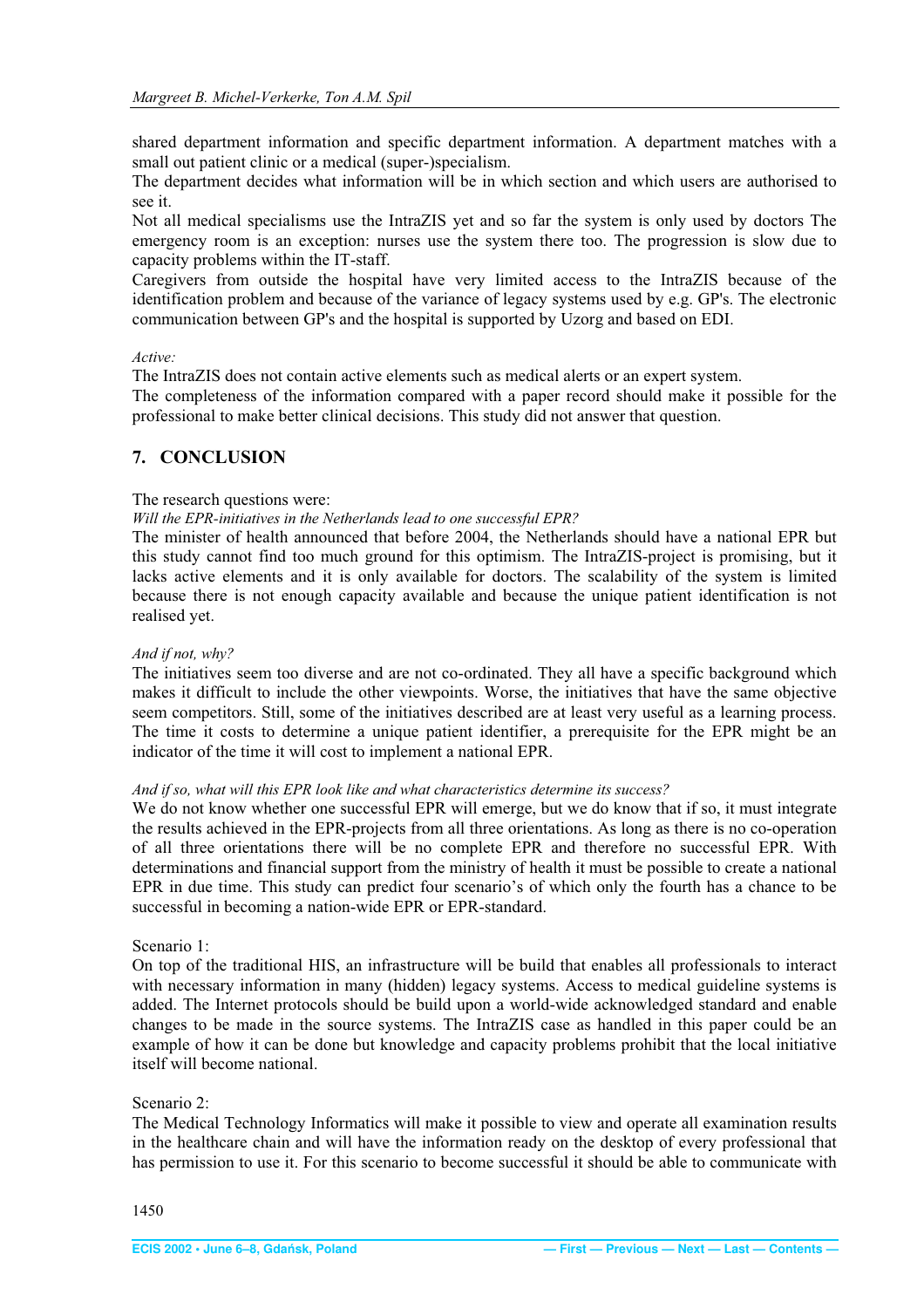<span id="page-9-0"></span>the administrative systems (outpatient agenda for instance) and dedicated to each patient group and specialism. A portal approach from the user perspective could be a good way to proceed.

#### Scenario 3:

The patient organisations together with health care professionals will implement patient group specific information data warehouses and workflow systems for both patient and professional. Systems to analyse data for medical research will be part of such EPR A generic model for all patients should be constructed to generate a general patient module and a specific disease EPR.

#### Scenario 4:

The obstacles for realising a unique patient identification will be overcome. All three orientations will work together. A web-based infrastructure as described in scenario 1 will be realised using open standards that make it possible to communicate with IS for medical technology also. The infrastructure gives access to an EPR that reflects a generic model for all patients, but also contains guidelines for specific diseases. This EPR is active in the way that medical alerts and workflow management, based on medical guidelines are part of it.

#### Further research:

This study did not comprise the development process and success factors related to the impact on the organisation. Further research should investigate their influence. The role of the management of health care-organisations and of external stakeholders should also be investigated especially regarding to their influence on the implementation and the supply of necessary resources.

Our future research will be directed to the intersection of the EPR orientation model between the orientations of which the intersection between the care process orientation and the administration orientation seems most promising. By exploring the care process of a specific patient group and all interactions with the care professionals we try to get to a generic model of the electronic patient record.

"God created the world and the Dutch created Holland."<sup>2</sup> Vendors created the HIS and health care created the EPR?

Hopefully there will be co-operation between government, vendors and health care professionals to establish a satisfying EPR for Dutch health care, so that healthcare workers no longer suffer from the risk to drown in the sea of patient-information (KÖNIGER and JANOWITZ, 1995).

## **REFERENCES**

ALTHUIS, T.R. VAN, S.A.J.J. RIKKEN (2000). Electronic support for general practitioners in prescribing drugs. *Health information developments in the Netherlands*, 2000, 62-66.

ATKINSON, C.J. and V.J. PEEL (1998). Transforming a hospital through growing, not building, an electronic patient record system. *Methods of Information in Medicine*, 37, 285-293.

BAKKER, A.R. and F.A. LEGUIT (1999). Evolution of an integrated HIS in the Netherlands. *International Journal of Medical Informatics*, 54, 209-224.

BERG, G.A. VAN DEN, F. VAN DER GRAAF, P.J. HELMSING, F.P.A.M.N. PETERS (2000). *Klinische Chemie* (in Dutch). Nederlandse Vereniging Klinische Chemie, Utrecht.

BERG, M., E. GOORMAN, P. HARTERINK and S. PLASS (1998). *De nacht schreef rood* (in Dutch). Rathenau Instituut, Den Haag.

BIESBOER, J and A. VOS (2000). *Het elektronisch medisch dossier, aandachtspunten bij de realisatie*  (in Dutch), University of Twente, Enschede.

COLLEN, M.E (1995). A history of medical informatics in the United States, 1950 to 1990. *American Medical Informatics Association*.

 $<sup>2</sup>$  This saying refers to the fact that a large part of Holland consists of polders, i.e. by people reclamated land below sealevel, protected by</sup> dykes.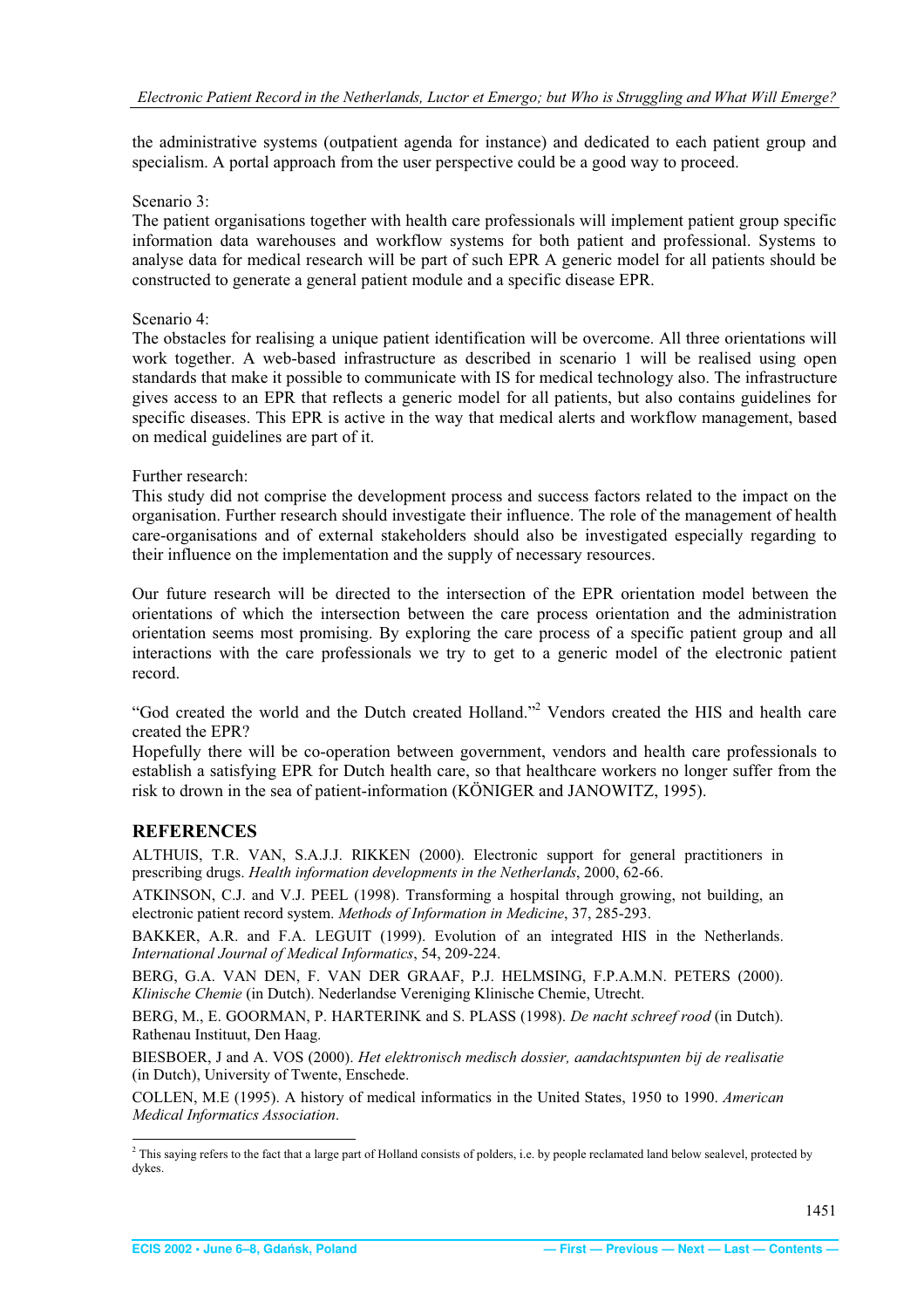<span id="page-10-0"></span>DRAZEN, E.L., J.B. METZGER, J.L. RITTER and M.K. SCHNEIDER (1995). *Patient care information system*. Springer-Verlag, New York.

GARRITY, E.J. and G.L. SANDERS (1998). Dimensions of information success. In *Information systems success measurement*, (GARRITY, E.J. and G.L. SANDERS), 13-45, Idea group publishing, Hershey.

HARMSEN, J. (2000). *Automatisering in de ziekenhuissector* (in Dutch). Prismant, Utrecht.

JORDAN, E. (1994). Information strategy and organisation structure. *Information Systems journal,* 4, 253-270

KAHN, R; LEINER, B M, CERF V G, CLARK,D D, KLEINROCK, L, LYNCH, D C. POSTEL, J,ROBERTS, L E and WOLFF, S(1997) The evolution of the internet as a global information system. *The international information & library review,* 29 (2) 129-151.

KAY, S. and I.N. PURVES (1996). Medical Records and Other Stories: a Narratological Framework. *Methods of Information in Medicine*, 35, 72-87

KÖNIGER, P. and K. JANOWITZ (1995). Drowning for information, but thirsty for knowledge. *International Journal of Information Management*, 15 (1) 5-16.

LAGENDIJK, P.J.B., R.W. SCHURING and T.A.M. SPIL (2001). *Elektronisch voorschrijf systeem, "van kwaal tot medicijn"* (in Dutch)*.*University of Twente, Enschede.

LOOS, J. VAN DER (2001). National roll out and development applications run parallel. *Health information developments in the Netherlands*, 2001 (4), 42-44.

LUNDBERG, N. and O. HANSETH (2001). Standardisation strategies in practice-examples from healthcare. In *Strategies for healthcare IS.*(STEGWEE, R. A. and T.A.M. SPIL), IDEA group publishing Hershey.

MAKOUL, G, CURRY, R.H. and TANG, P.C. (2001). The Use of Electronic Medical Records, Communication Patterns in outpatient encounters. *Journal of the AMIA,* 8, pp 610-615.

MINTZBERG, H. (1979), *The structuring of organisations: a synthesis of the research.* Prentice-Hall, Englewood Cliffs, NJ.

NHS, 2001. Defining electronic records. Www.doh.gov.uk/farends/sld010.htm

OHIH, 2001. Towards electronic health records. Office of health and the information highway, Canada. www.hc-sc.gc.ca/ohih-bsi/her/her-des/a-e.htm (2001).

ROS, M.G., and G.J. DEN HEETEN (2001). The radiology department as service provider for the electronic patient record. *Health information developments in the Netherlands*, 2001 (4), 48-52.

SAARINEN, T. and M. SÄÄKSJÄRVI (1992) Process and product success in information systems development. *Journal of Strategic Information Systems*, 1 (5) 266-277.

SAFRAN, C., D.Z. SANDS and D.M. RIND (1999). Online Medical Records: a Decade of Experience. *Methods of Information in Medicine*, 38, 308-312

SCHURING, R.W. and T.A.M. SPIL (2001). Relevance as a major driver of Innovation diffusion of ICT in Healthcare organisations. In *Proceedings of the Hospital of the future*. University of Twente, Enschede.

TANGE, H.J. (1995). The paper-based medical record – Is it really obsolete? *Computer Methods, Programs Biomed,* 48, 127-131.

TOUSSAINT, P. and M. BERG (2001). The electronic patient record as an organisational artifact. In *Strategies for healthcare IS.* (STEGWEE, R. A. and T.A.M. SPIL), IDEA group publishing Hershey.

UBINK-VELTMAAT, L.J., G.A.J. BROEKHAAR, R.O. RISCHEN, B. MEYBOOM-DE JONG and H.J.G.BILO (2001). The diabetes electronic management system. . *Health information developments in the Netherlands*, 2001 (4), 34-36.

VOS, A.M. and G.D. KREDIET, G (2001), Keep what's good, combine what's new. *Health information developments in the Netherlands*, 2001 (4), 45-46.

WALLEY, P, and C. DAVIES (2001). Implementing IT in NHS hospitals – Internal barriers to technological advancement. In *Proceedings of the Hospital of the future*. University of Twente, Enschede.

WEBERS, K. and E.F.D. RAMAEKERS (2001). E-health in home care. *Health information developments in the Netherlands,*2001, (4) 56-61*.*

1452